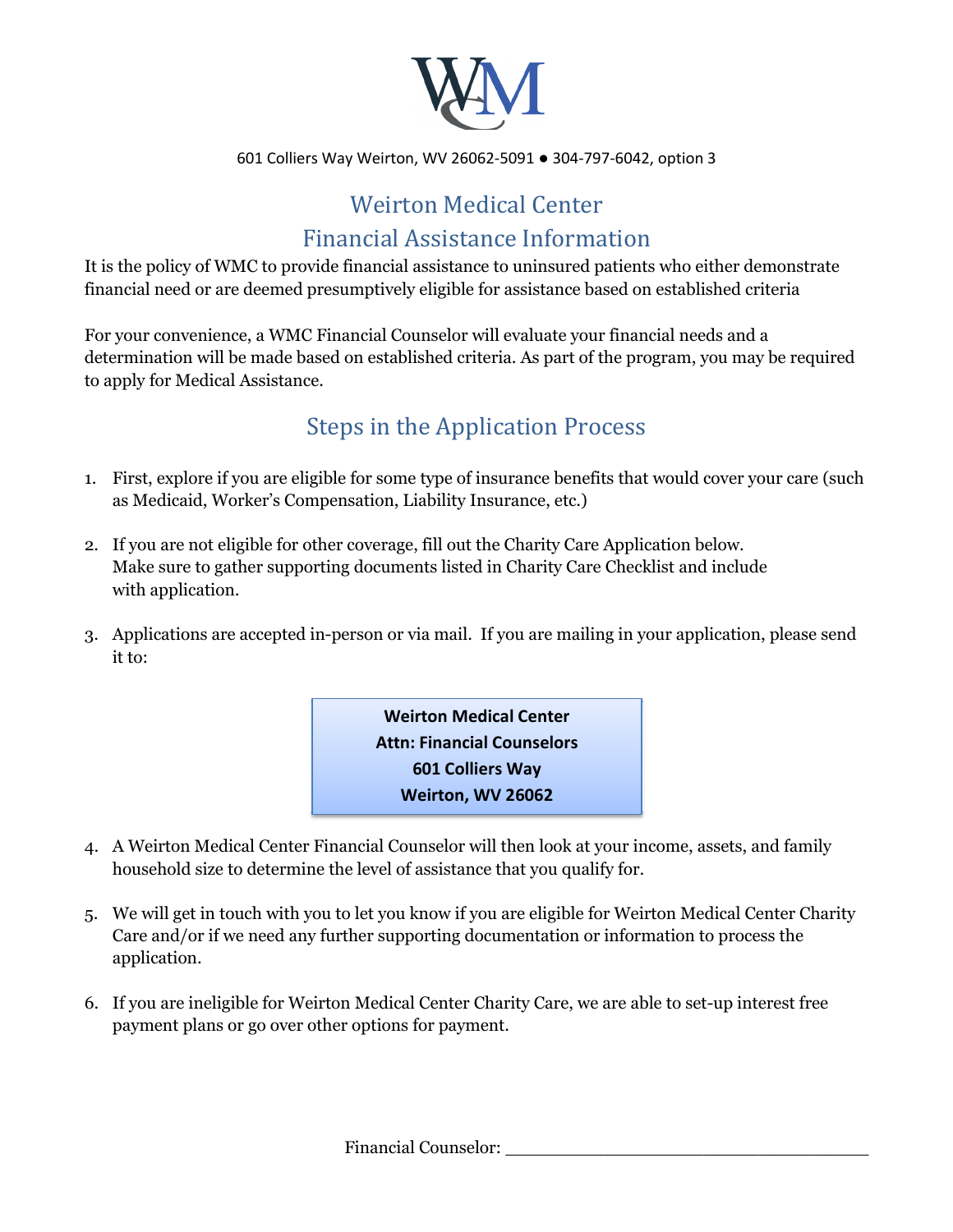

### Financial Assistance Document Checklist

The following documents may be necessary to have when applying for Weirton Medical Center's Charity Care program. Other documents may also be necessary once the application has been started. Please determine, from the following list, what applies to you to ensure that are fully prepared. The Financial Counselors will use the information to determine your income level and if you qualify.

Income includes:

- Wages and salaries before deductions
- Net income from self-employment (profit & loss sheet)
- Social security retirement income
- Unemployment compensation
- Worker's compensation
- Misc: Disability, pensions, strike benefits, public assistance, alimony, child support, dividends, interest, rental income, gambling, and lottery winnings

Most recent Tax Return and W2 Forms

Last three (3) months' pay stubs (must show year-to-date)

Unemployment Income

Worker's Compensation

Alimony

Proof of Social Security Disability and/or Retirement Income (Current Year Award Letter)

Proof of Pension, IRA Distribution, 401k Retirement Income

Proof of Child Support/Court Documents/Proof of food stamps/EBT

(printout obtained at local DHHR for last 12 months)

Proof of H.U.D

Notarized letter from anyone assisting patient financially

Proof of rental income/rental receipts

Proof of stocks, bonds, etc.

Complete bank statements for all accounts including checking, savings,

certificates of deposit, etc. (3 months)

Identification/Driver's license

Proof of Medicaid Application, Marketplace Application, Affordable Care Act Coverage

Financial Counselor: \_\_\_\_\_\_\_\_\_\_\_\_\_\_\_\_\_\_\_\_\_\_\_\_\_\_\_\_\_\_\_\_\_